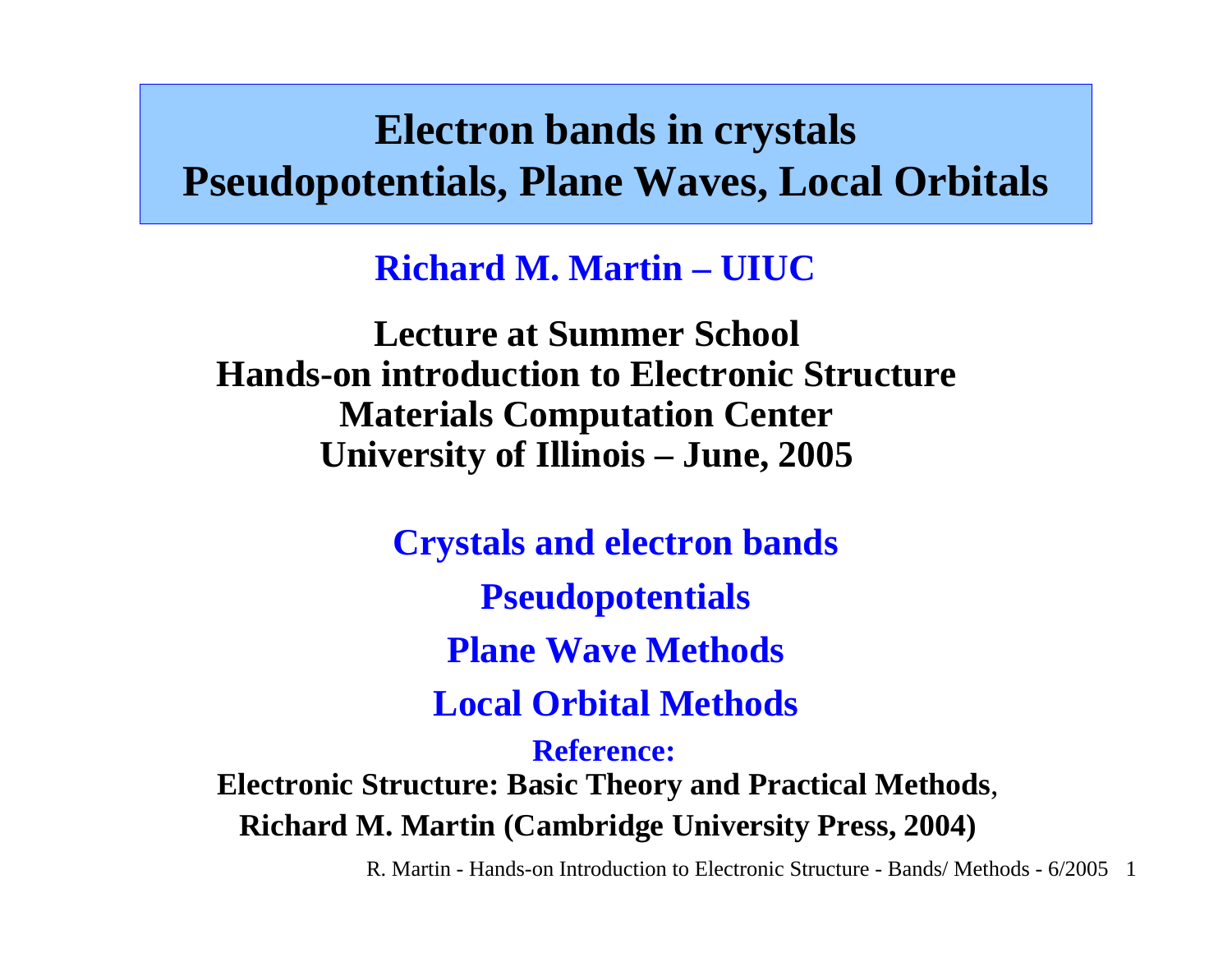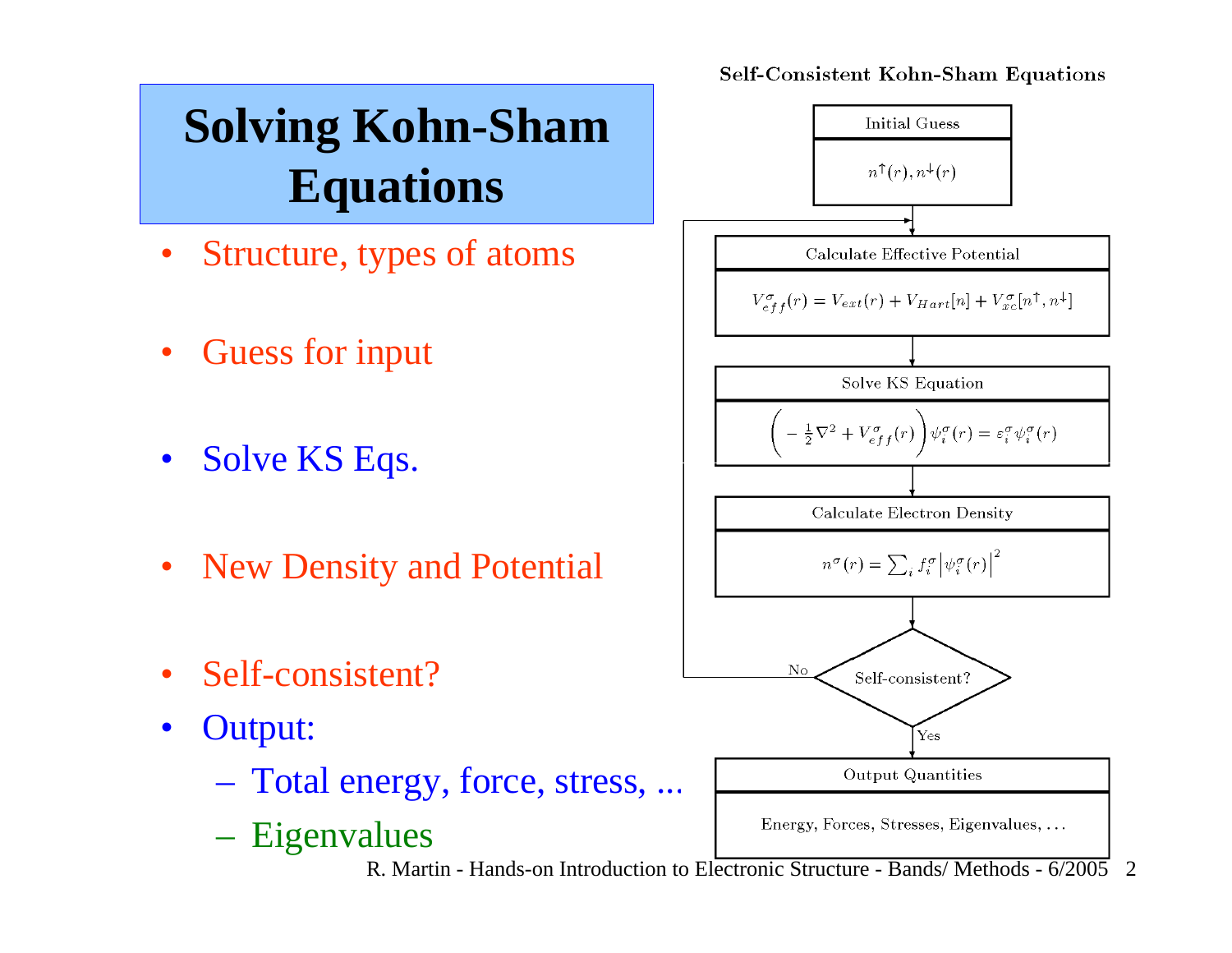## **Structure**

- • **"External Potential" for electrons determined by structure** 
	- **Lattice periodicty**
	- **Positions of atoms in primitive cell**
	- **Chemical identity of each atom – atomic number**
- **Symmetry**
	- **Translation symmetry** 
		- **Lattice – Reciprocal lattice**
	- **Bloch Theorem** 
		- **States labeled by k in Brillouin Zone (BZ)**
- **See Notes and examples in Lab**
	- **Example fcc crystals**
- Useful Web site
	- BZ with labels for all 230 space groups **http://www.cryst.ehu.es/cryst/get\_kvec.html**

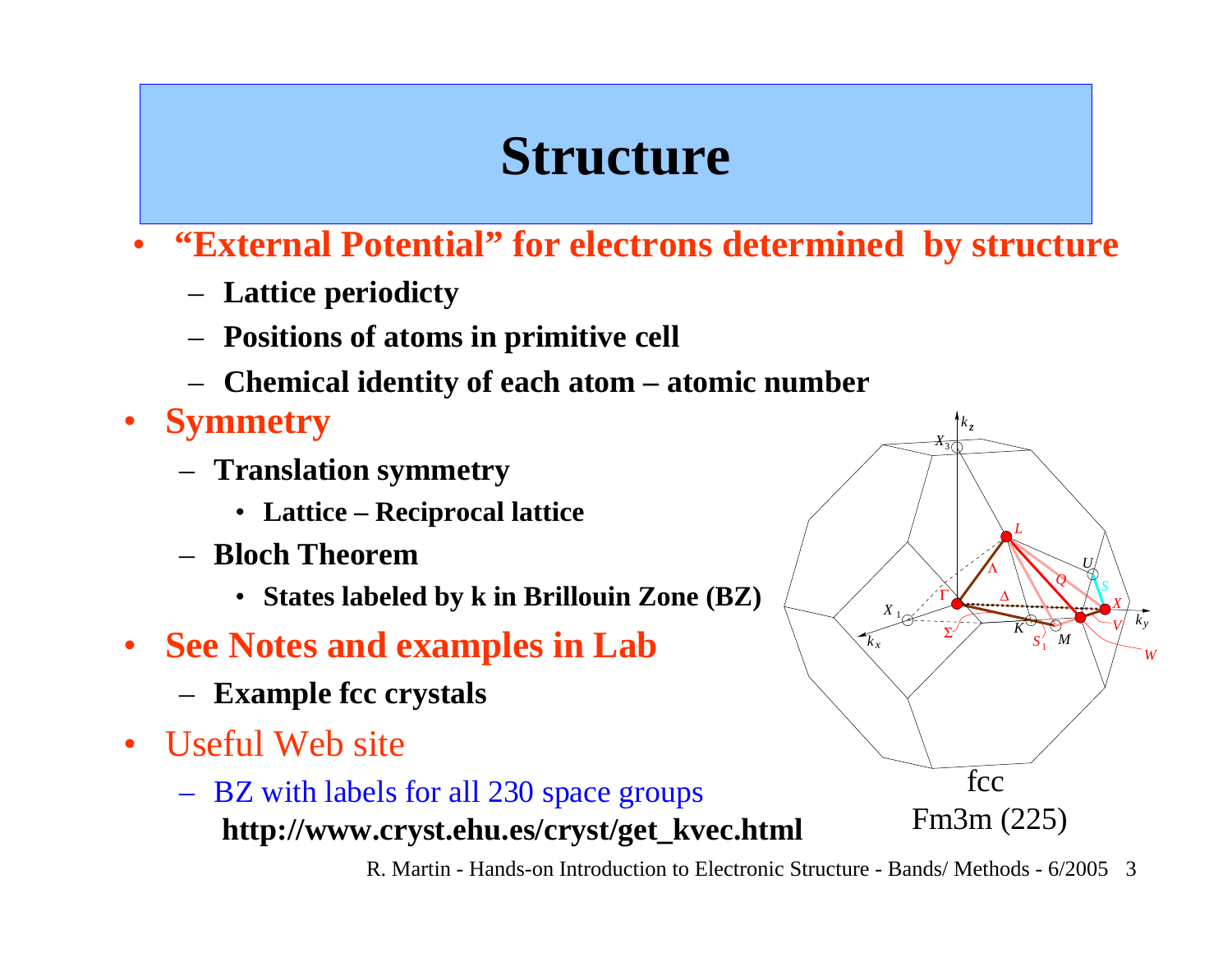## **Pseudopotentials**

• **Pseudopotential Method** – replace each potential



- •Generate Pseudopotential in atom (spherical)  $-$  | 2 | use in solid 12
- •Pseudopotential can be constructed to be weak
	- Can be chosen to be smooth
	- Solve Kohn-Sham equations in solid directly in Fourier space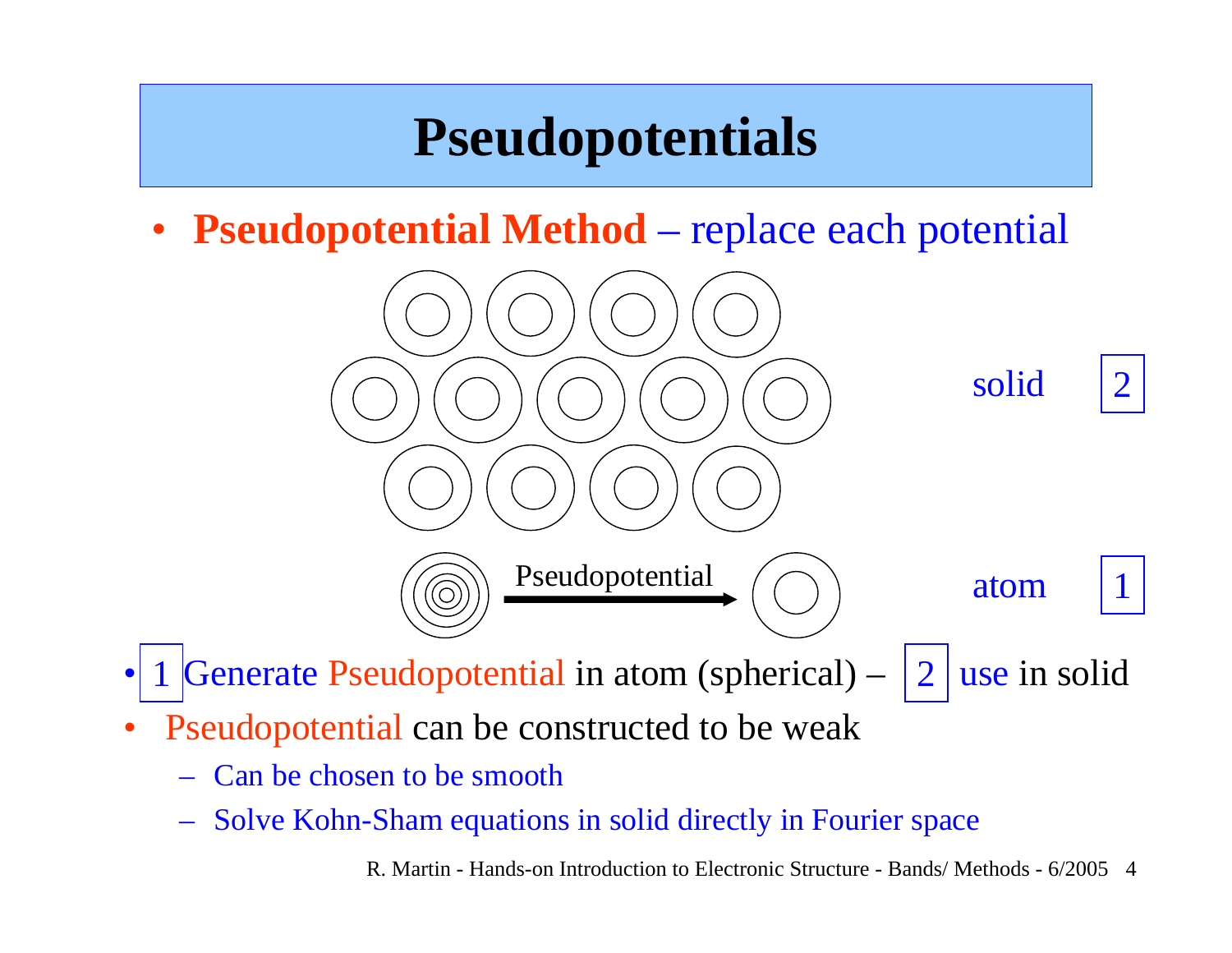## **Pseudopotentials**

- **Norm-Conserving Pseudopotential (NCPP)**
	- Hamann, Schluter, Chaing



- • **Generate weak pseudopotential** in atom with same scattering properties for valence states as the strong all-electron potential
- • **Conditions**
	- $-$  Potential same for  $r > R_c$
	- $-$  Pseudofunction "norm-conserving" for  $\rm r < R_c$
- •**Codes available for generating potentials**

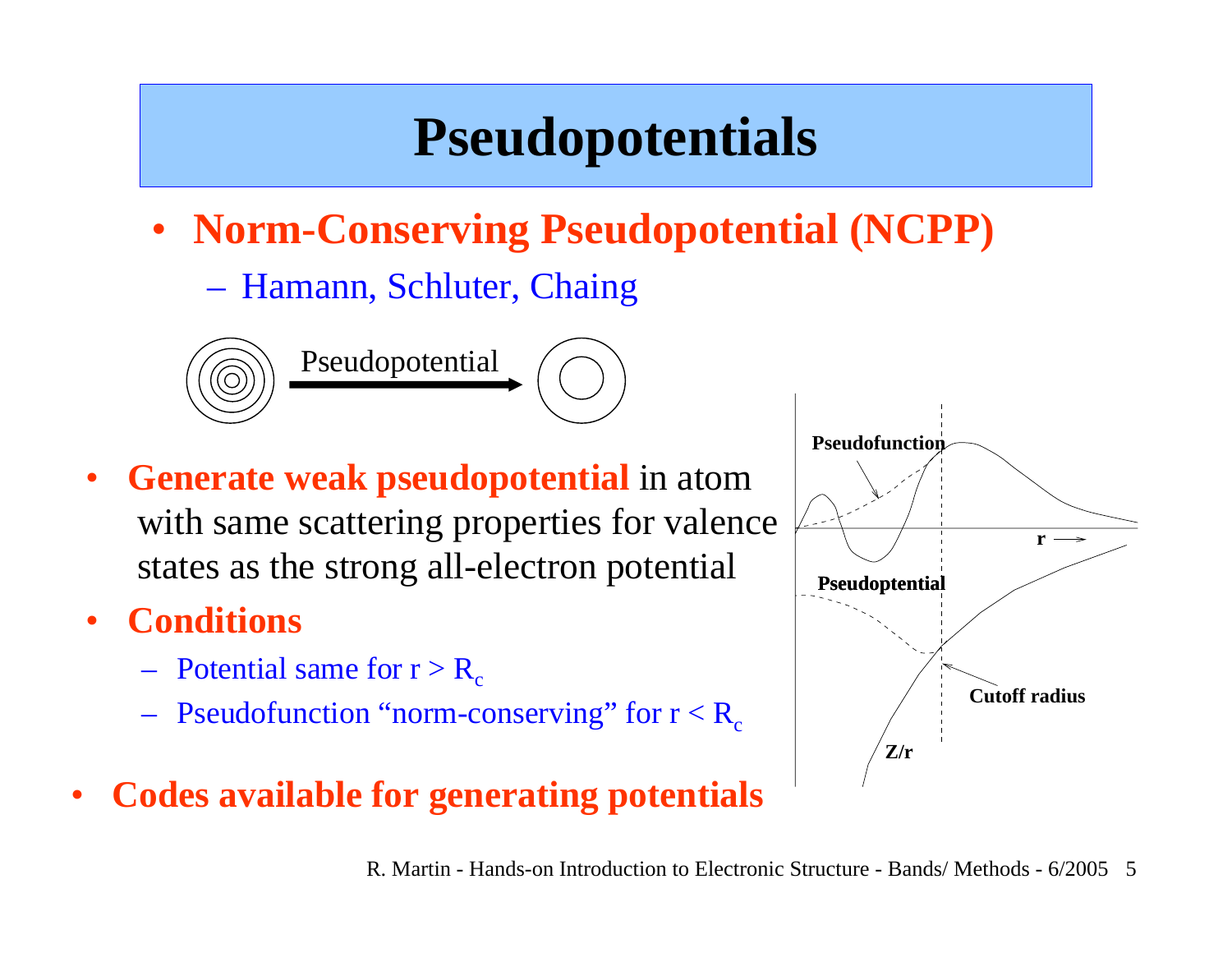### **Pseudopotentials**

•**Web Site: http://www.tddft.org/programs/octopus/pseudo.php**



News | Download | Developers | Pseudopotentials | Contributors | Info

#### **Pseudopotentials**

Octopus uses non-local, norm-conserving Troullier-Martins pseudopotentials. You can generate them with José Luis Martins' atomic program, or use the pseudopotentials distributed from this web page.

Obviously you will use the pseudopotential at your own risk, and we do not feel responsible for any (bad) result that could outcome from the use of these files. I suppose that you are grown-up and understand that ())

#### Just click on an element



Not everything works, but part does!

R. Martin - Hands-on Introduction to Electronic Structure - Bands/ Methods - 6/2005 6

#### **Use with care!**

#### **Always Test!**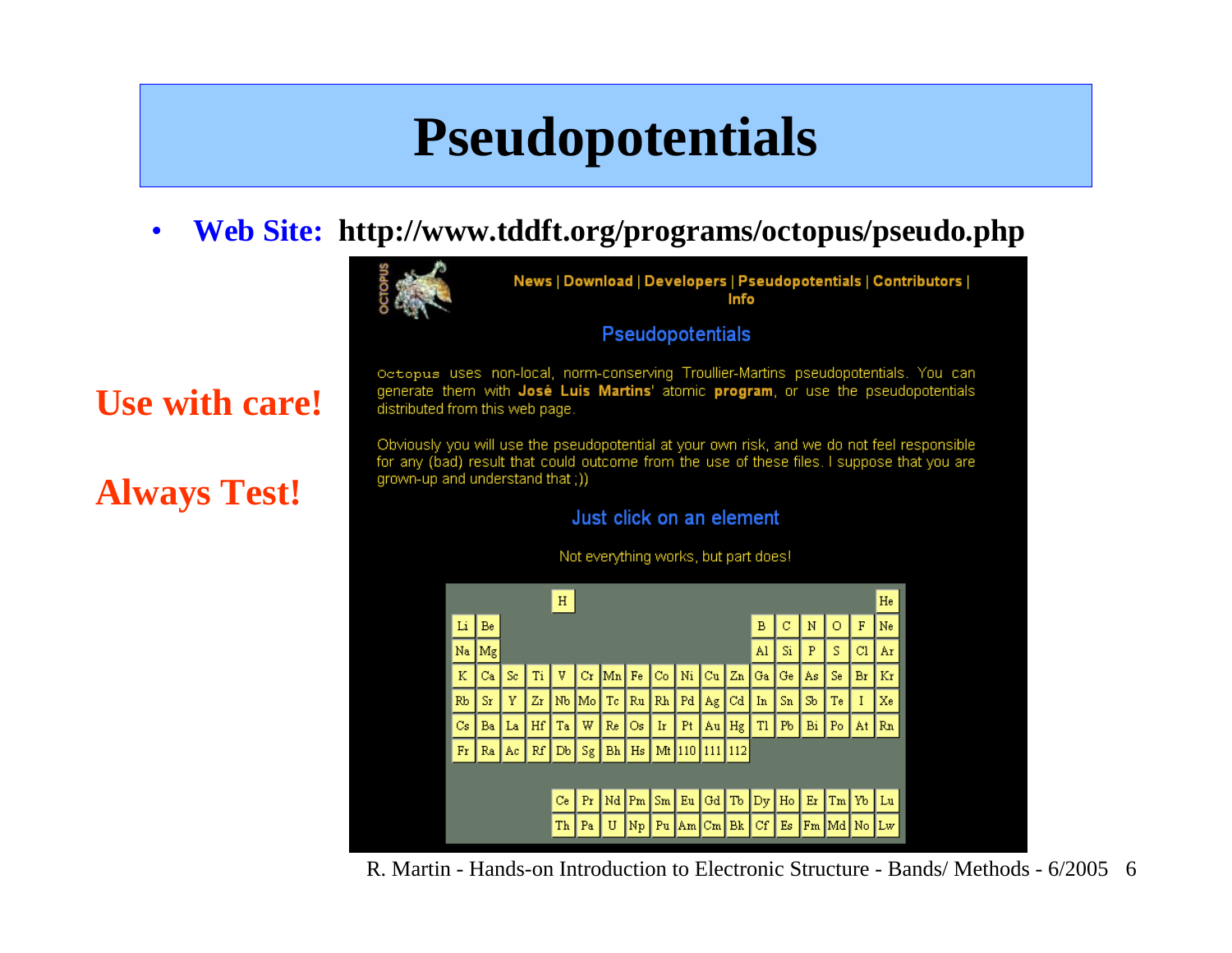Fe – s,p,d valence wavefunctions – <sup>r</sup> <sup>ψ</sup>(r)



From http://www.tddft.org/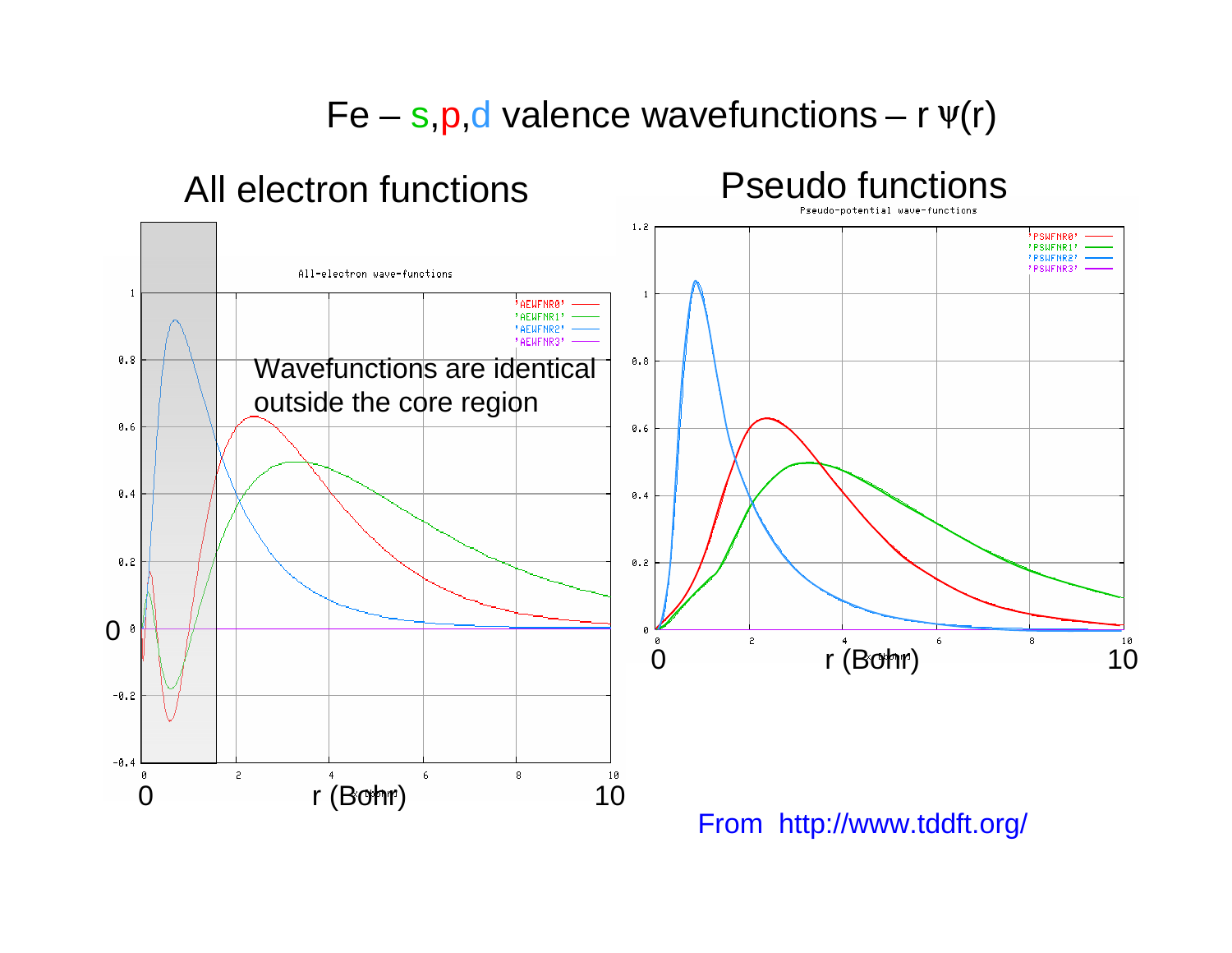### **Plane Waves**

•**Pseudopotential method with plane waves**



- $\bullet$  **See Notes and Lab for equations and descriptions - TBPW**
	- **Examples with approximate empirical pseudopotentials**
- **Full self-consistent calculations – ABINIT, other codes**
	- – **Method of choice for many reasons - Simplicity and the speed of Fast Fourier Transforms**
	- **Forces, phonons, response functions, …**
	- **Simulations – solids, liquids, …..**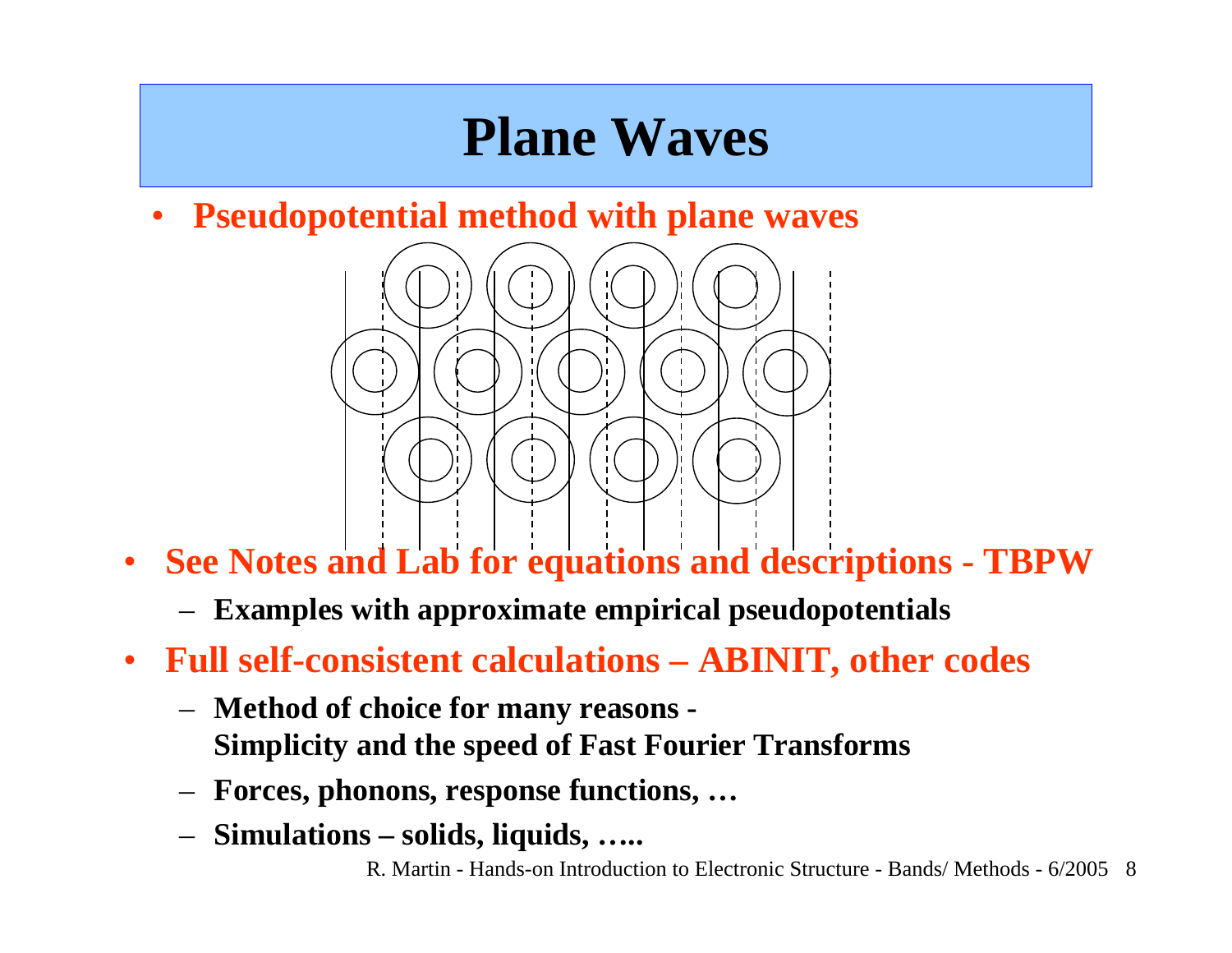# **Localized orbitals**

- •Intuitive appeal of atomic-like states
	- Gaussi an basis widely used in chemistry
	- Numerical radial orbitalsused in SIESTA
- More efficient than plane waves
	- Very useful for complicated problems
	- Localized, non-periodic problems
- Tight-binding
	- Simple understanding
	- Interpolation of bands calculated by other methods
	- Very fast and applicable to very large systems

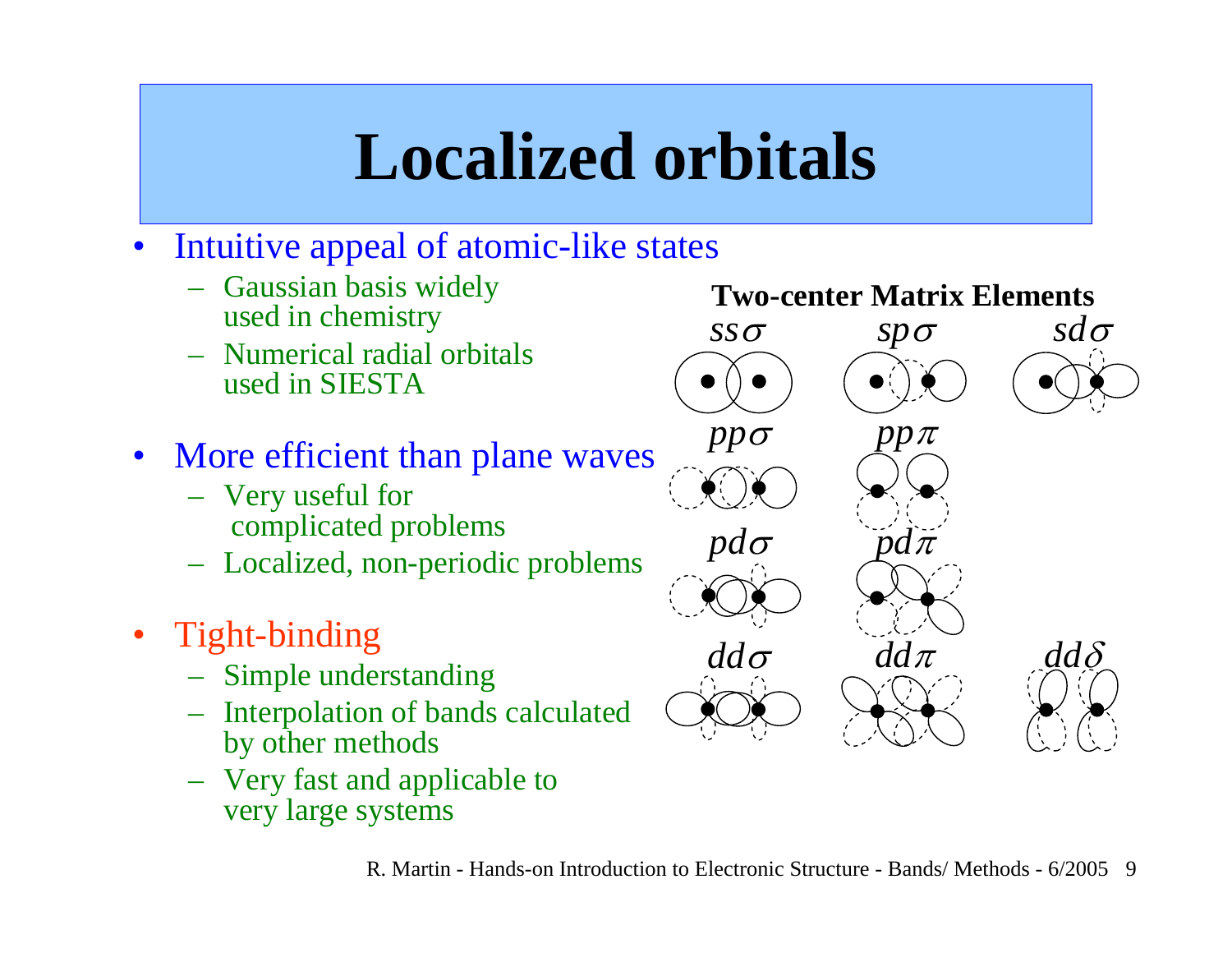### **Localized Orbitals & Tight binding**

#### • **Localized orbitals**

- Full methods Calculate all quantities done in SIESTA
- Tight binding Take matrix elements as parameters
- Very useful qualitative quantitative

Define localized orbitals  $\chi_m^*(\mathbf{r} - \tau_m)$  centered at site  $\tau_m$ ), where  $m = 1, 2, \ldots$  labels all the orbitals. Then

$$
\boxed{H_{m,m'}} = \int d\mathbf{r} \ \chi_m^*(\mathbf{r} - \tau_m) \hat{H} \chi_{m'}(\mathbf{r} - \tau_{m'}), \ (1)
$$

and the overlap matrix is given by

$$
\boxed{S_{m,m'}} = \int d\mathbf{r} \ \chi_m^*(\mathbf{r} - \tau_m) \chi_{m'}(\mathbf{r} - \tau_{m'}). \tag{2}
$$

R. Martin - Hands-on Introduction to Electronic Structure - Bands/ Methods - 6/2005 10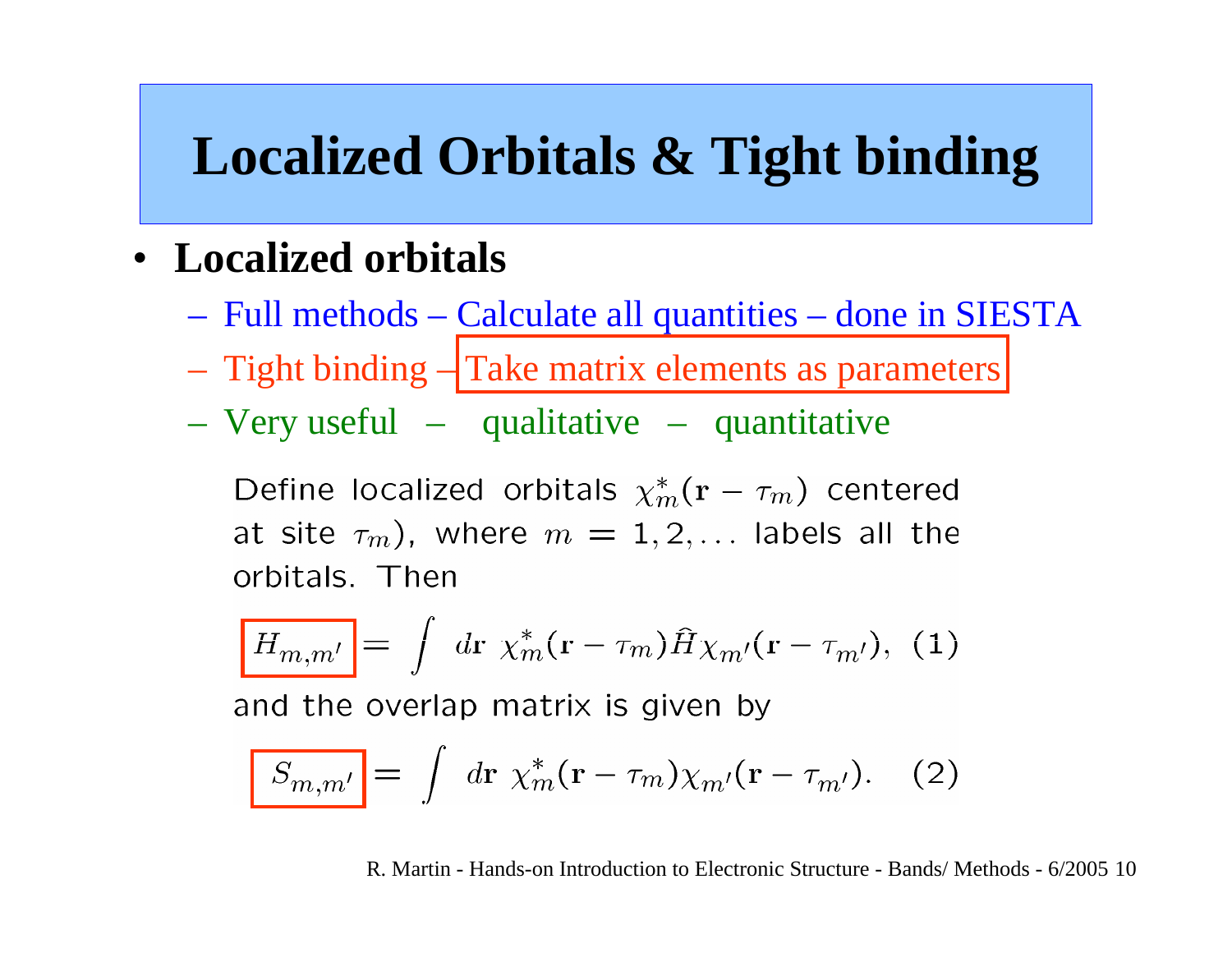#### **Localized Orbitals & Tight binding**

In a crystal one can define basis states with wavevector k,

$$
\chi_{m\mathbf{k}}(\mathbf{r}) = \sum_{\mathbf{T}} e^{i\mathbf{k}\cdot\mathbf{T}} \chi_m(\mathbf{r} - (\tau_m + \mathbf{T})). \tag{1}
$$

The solution can be written

$$
\psi_{i\mathbf{k}}(\mathbf{r}) = \sum_{m} c_{m}(\mathbf{k}) \chi_{m\mathbf{k}}(\mathbf{r}), \qquad (2)
$$

and the secular equation for wavevector k is

$$
\sum_{m'} \left[ H_{m,m'}(\mathbf{k}) - \varepsilon_i(\mathbf{k}) S_{m,m'}(\mathbf{k}) \right] c_{i,m'}(\mathbf{k}) = 0.
$$
\n(3)

\nSee Notes and Lab for examples – TBPW code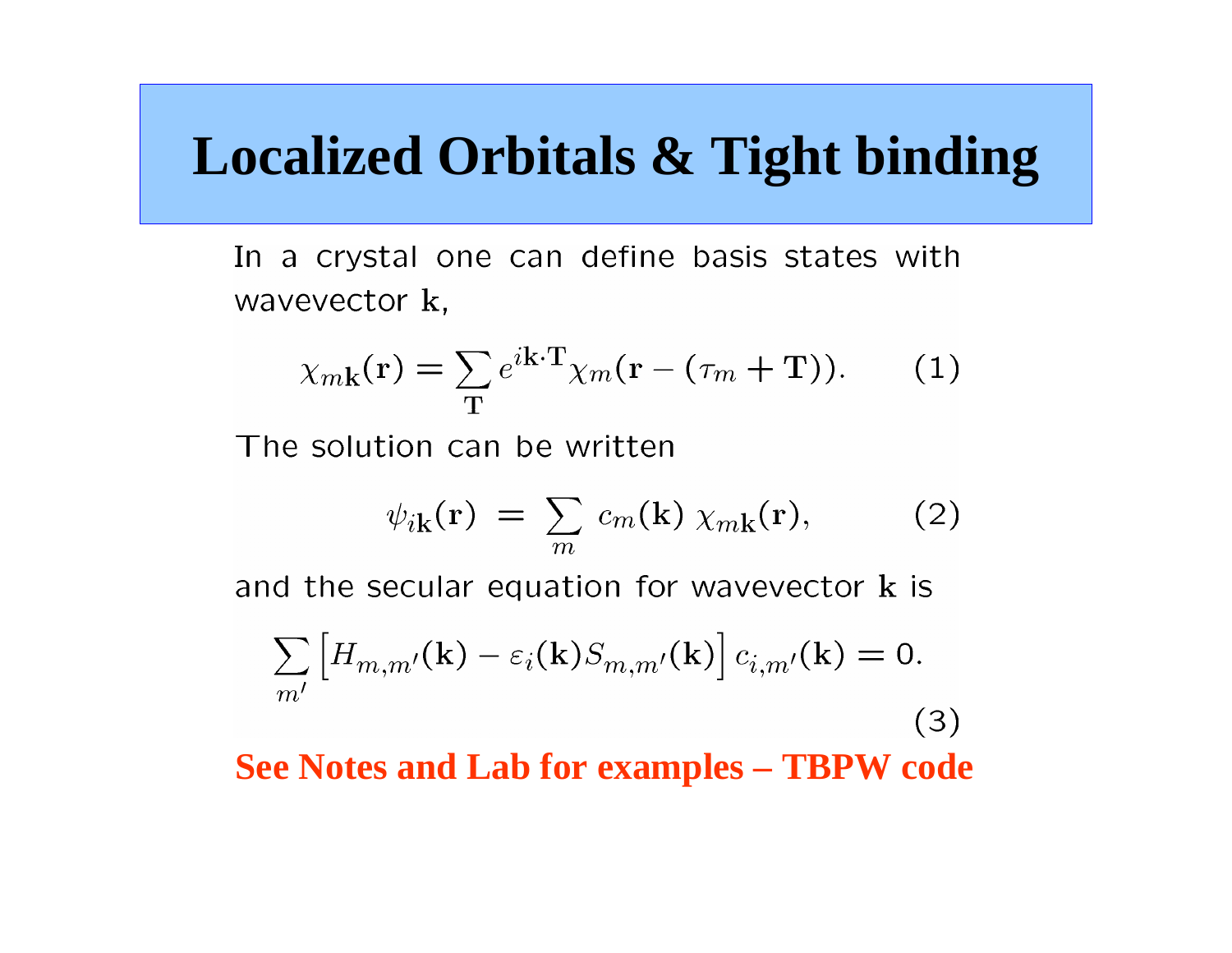## **Total energy and force in tight binding**

The total energy can always be written

$$
E_{tot} = \sum_{i} \varepsilon_i f(\varepsilon_i) + F[n]. \tag{1}
$$

where  $\varepsilon_i$  are eigenvalues, f is the Fermi function, and  $F[n]$  is the replusive sum of nuclei intercations and double counting corrections.  $F[n]$  can be approximated as 2-body terms,

$$
E_{tot} = \sum_{i} \varepsilon_i f(\varepsilon_i) + \sum_{I < J} f(|\mathbf{R}_I - \mathbf{R}_J|). \tag{2}
$$

- $\bullet$ Key Points
	- Adjustable parameters in hamiltonian, overlap and f terms
	- Can vary from "quick and dirty" to quite accurate
	- Very fast calculations bands, energy, forces, ….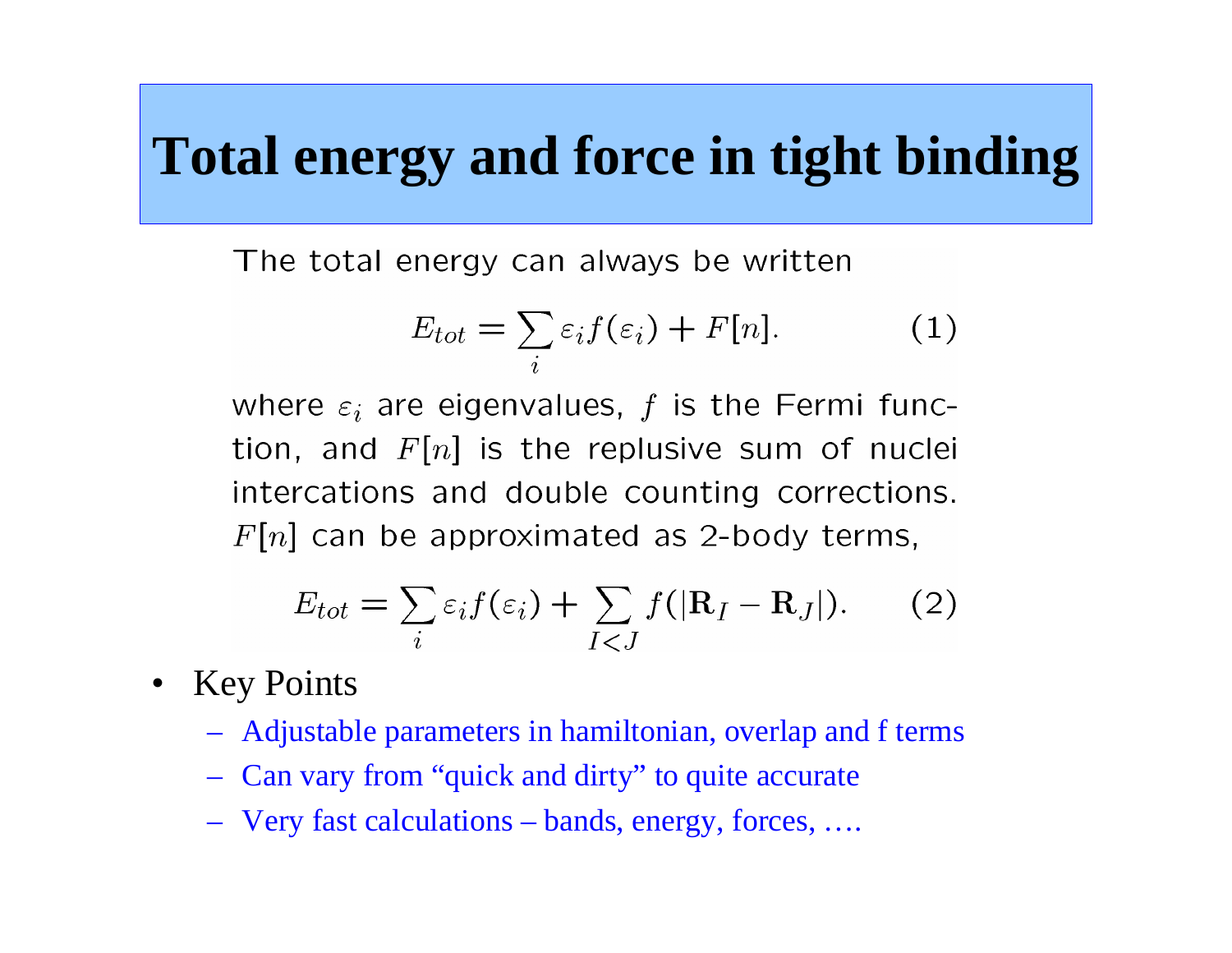#### **Deposition of C28 Buckyballs on Diamond**

#### **Example using tight-binding and "Order-N" methods**



• **Simulations with ~ 5000 atoms, TB Hamiltonian from Xu, et al. ( A. Canning, G.~Galli and J .Kim, Phys.Rev.Lett. 78, 4442 (1997).**